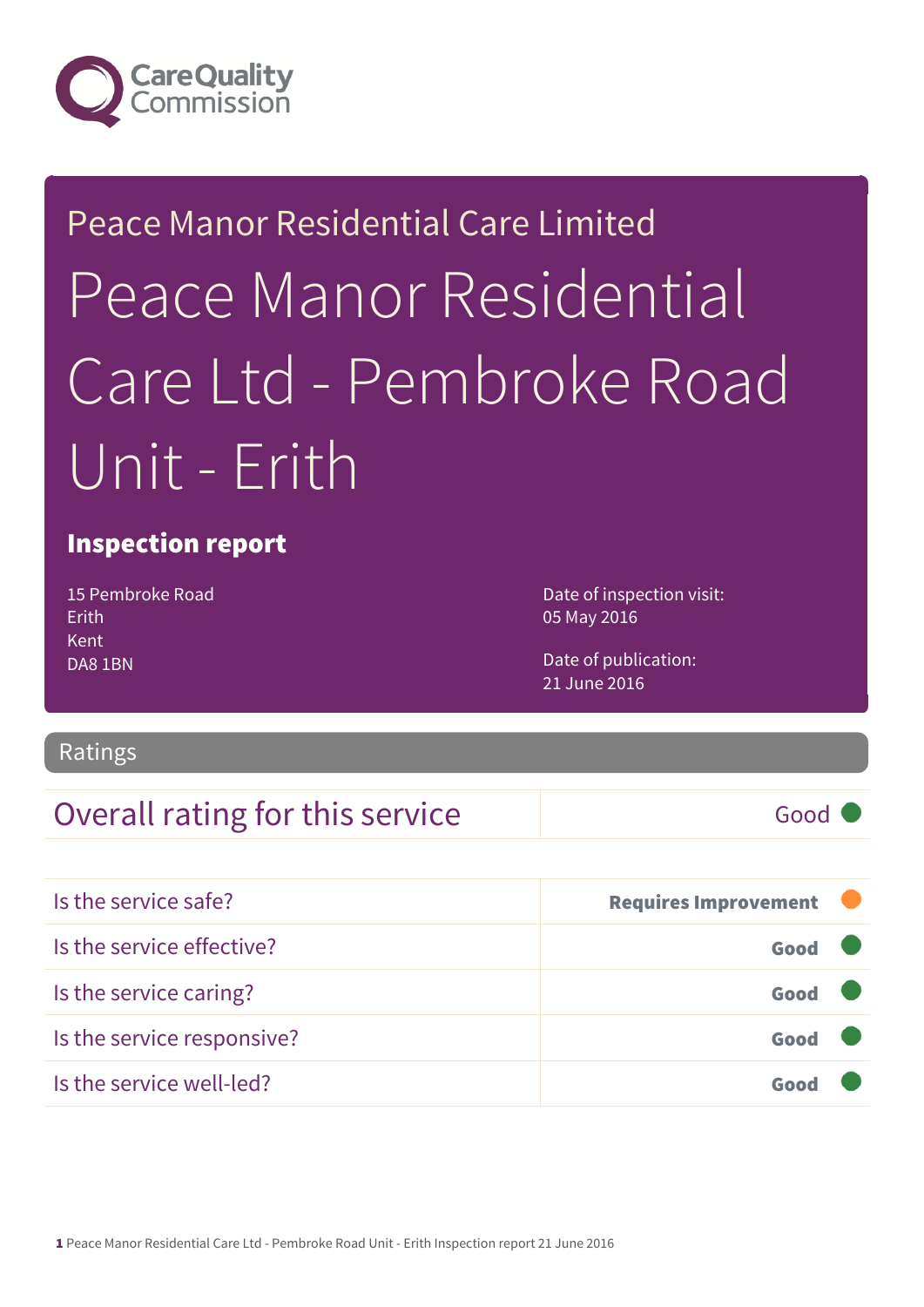## Summary of findings

#### Overall summary

This inspection took place on 05 May 2016 and was unannounced. At the last inspection on 16 May 2014 we found the provider was meeting all the regulations we inspected.

Peace Manor Residential Care Ltd – Pembroke Road Unit provides care and support for up to five people who have enduring mental health needs and who are receiving treatment and support within the local community. On the day of the inspection there were five people using the service.

There was a registered manager in place. A registered manager is a person who has registered with the Care Quality Commission to manage the service. Like registered providers, they are 'registered persons'. Registered persons have legal responsibility for meeting the requirements in the Health and Social Care Act 2008 and associated Regulations about how the service is run.

At this inspection we found medicines were administered safely although there were some improvements needed.

We have made a recommendation about the management of some medicines.

People told us they felt safe and staff understood the signs of possible abuse and how to raise a safeguarding alert if needed. Risks to people had been assessed and appropriate plans were in place to ensure identified risks were minimised. The provider had appropriate recruitment and selection processes in place to ensure staff were suitable for their roles. There were arrangements to deal with emergencies. People told us there were enough staff to meet their needs; although some improvement was needed to the accuracy of the rota.

Staff received training relevant to their roles and support through regular supervision and appraisal. Staff demonstrated an understanding of the Mental Capacity Act (2005) and Deprivation of Liberty Safeguards. People were supported and encouraged to eat and drink a suitable and healthy diet. People were supported where needed in their involvement with mental health and healthcare professionals.

People and their relatives told us staff were kind, caring and respectful towards them. They felt their privacy and dignity was respected and their independence encouraged. People told us they were involved in making decisions regarding their care and treatment. They had a care plan which was personalised and based on an assessment of all their needs. They told us these plans were reviewed regularly. People were encouraged to use the local community and to enjoy their personal interests.

People knew how to make a complaint if they wished to and there were regular residents meetings where people could express their views. People were positive about the registered manager and provider and said they were approachable. Staff were also positive about the management of the service and the support offered. There were systems to monitor the quality of the service, through audits and checks. The registered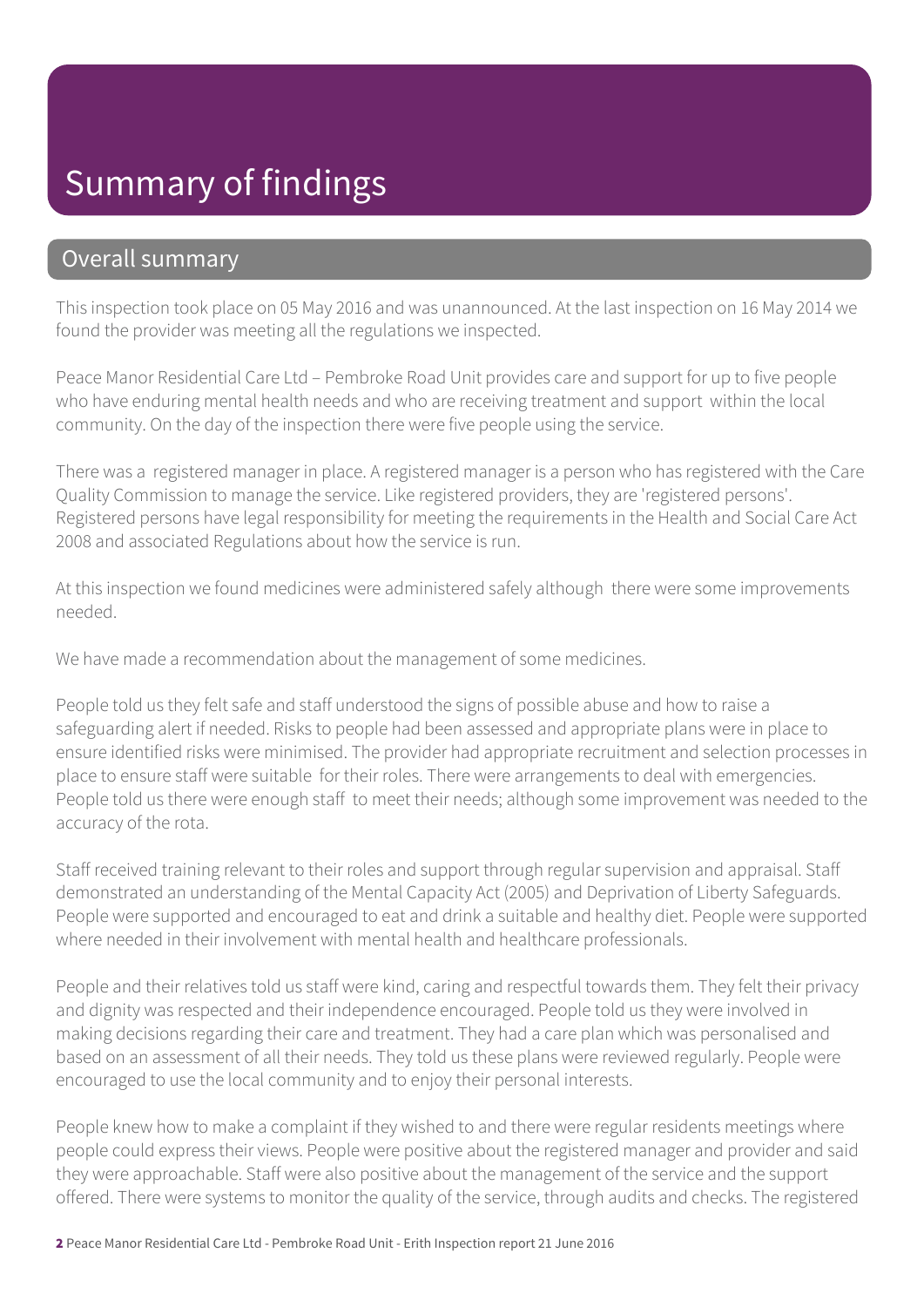manager and provider told us they were often at the service and on call and this helped them to monitor for any issues.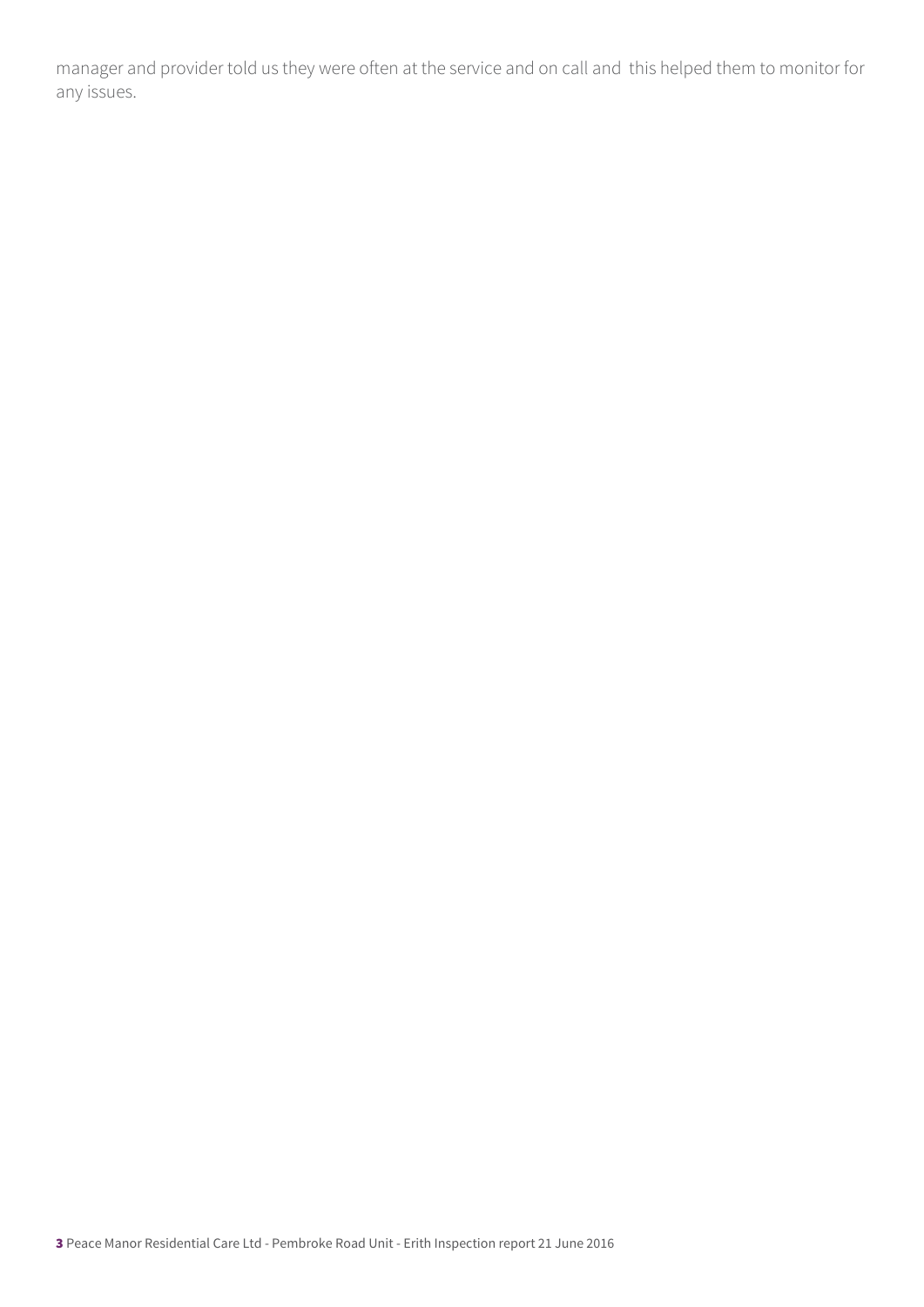#### The five questions we ask about services and what we found

We always ask the following five questions of services.

#### Is the service safe? In the service safe? The service was not consistently safe. We have made a recommendation about the management of medicines. There were enough staff to meet people's needs; although some improvement was needed to improve the accuracy of the rota. People told us they felt safe. Staff understood how to recognise signs of abuse and how to raise concerns. Risks to people were identified, monitored and assessed.There were arrangements to deal with emergencies. Is the service effective?  $\blacksquare$ The service was effective. Staff received training, supervision and appraisals to support them in their roles. Staff were aware of their responsibilities towards people using the service under the Mental Capacity Act and Deprivation of Liberty Safeguards. People were supported with their nutritional needs. People's healthcare needs were monitored, and they were referred to a range of suitable healthcare professionals as required.

#### Is the service caring? The service caring?

The service was caring.

People told us staff were caring and supportive. Staff knew people's needs well and encouraged their independence.

People told us they were involved in making decisions about their care and support needs and this was confirmed in records we looked at. Staff were kind, caring and respected people's privacy and dignity sensitively.

#### Is the service responsive? The service responsive?

People told us the support they received met their needs. They had an assessed plan of care which was reviewed frequently. Staff were aware of people's support needs and preferences.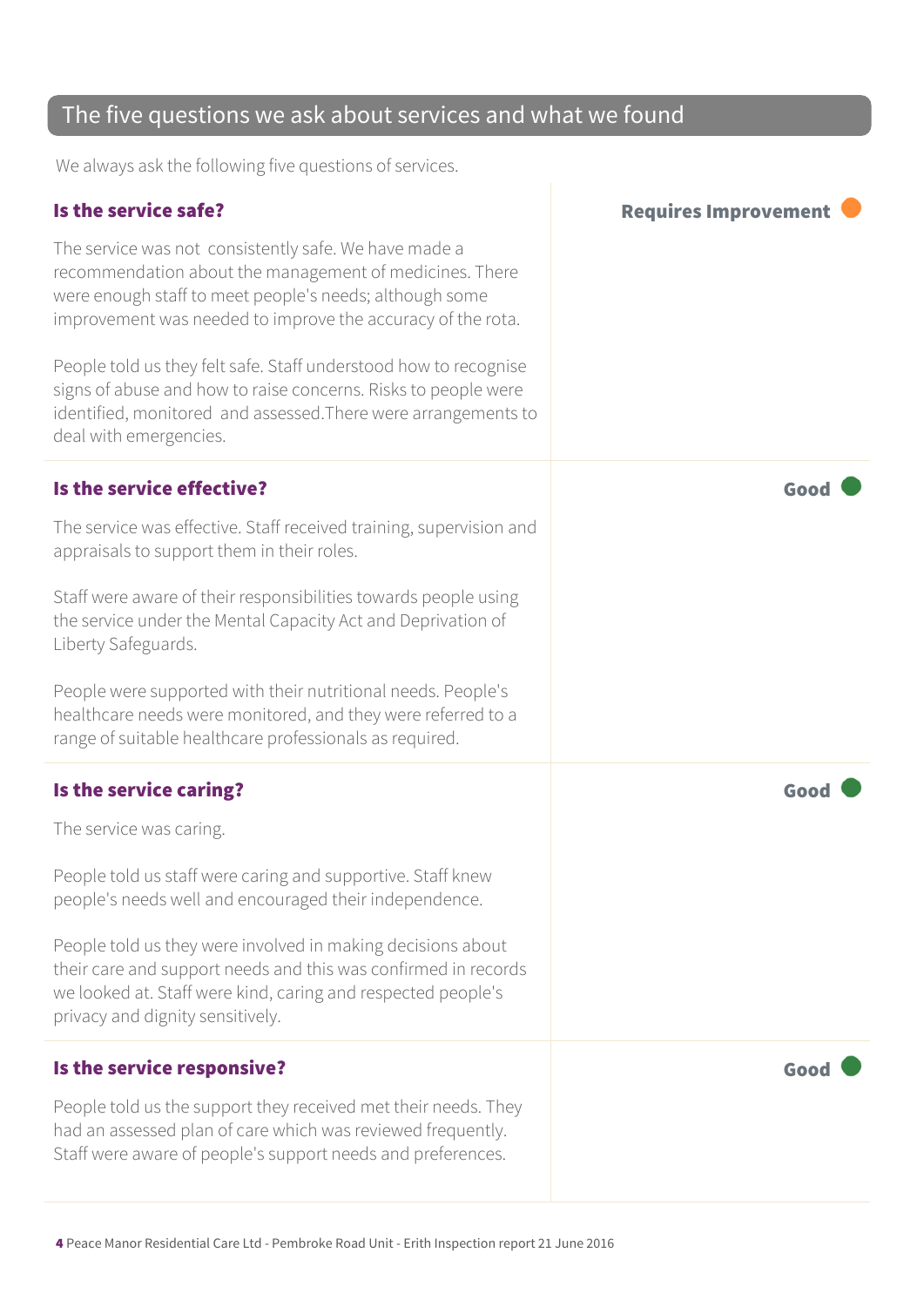People's needs for stimulation and social interaction were recognised.

People's views were sought and they told us they knew how to make a complaint and they were confident complaints made would be addressed.

#### Is the service well-led? The service well-led?

The service was well led. People, professionals and staff were positive about the service provided and told us it was well run.

There were systems to monitor the quality of the service and the provider sought feedback about the service from people, professionals and staff.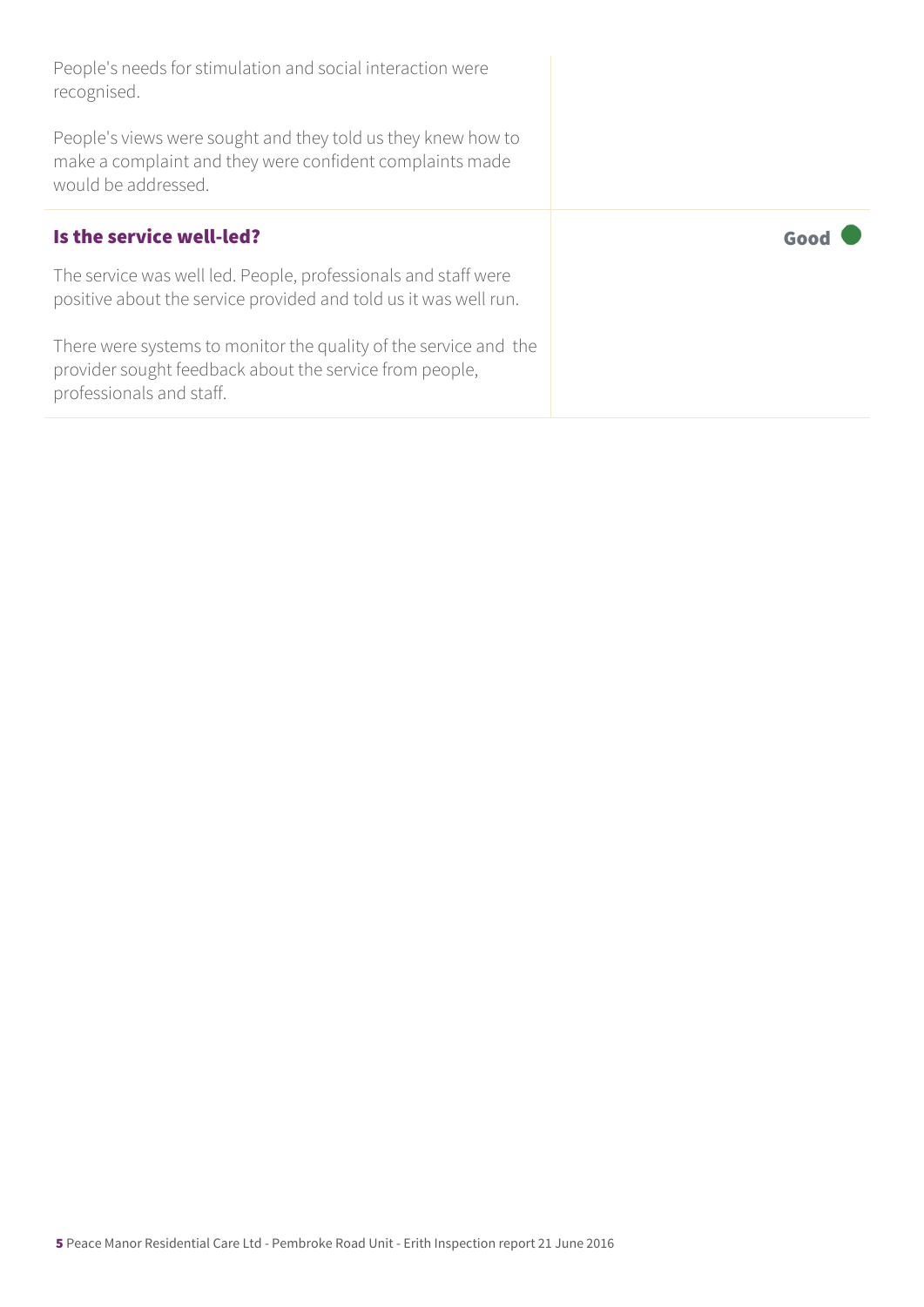

# Peace Manor Residential Care Ltd - Pembroke Road Unit - Erith

Detailed findings

### Background to this inspection

We carried out this inspection under Section 60 of the Health and Social Care Act 2008 as part of our regulatory functions. This inspection was planned to check whether the provider is meeting the legal requirements and regulations associated with the Health and Social Care Act 2008, to look at the overall quality of the service, and to provide a rating for the service under the Care Act 2014.

This unannounced inspection was carried out by an inspector and a specialist advisor on 05 May 2016. Before the inspection the provider completed a Provider Information Return (PIR). This is a form that asks the provider to give some key information about the service, what the service does well and improvements they plan to make. We reviewed the information we held about the service and the provider. This included the PIR and notifications received from the provider, a notification is information about important events that the provider is required to send us by law.

We also contacted the local authority who commission services there. We used this information to help inform our inspection planning.

During the inspection, we spoke with all five people using the service, two members of staff, the registered manager and the nominated individual. We spent time observing the care and support provided to people in communal areas, looked at five people's care plans and records, staff records and records related to the running of the service.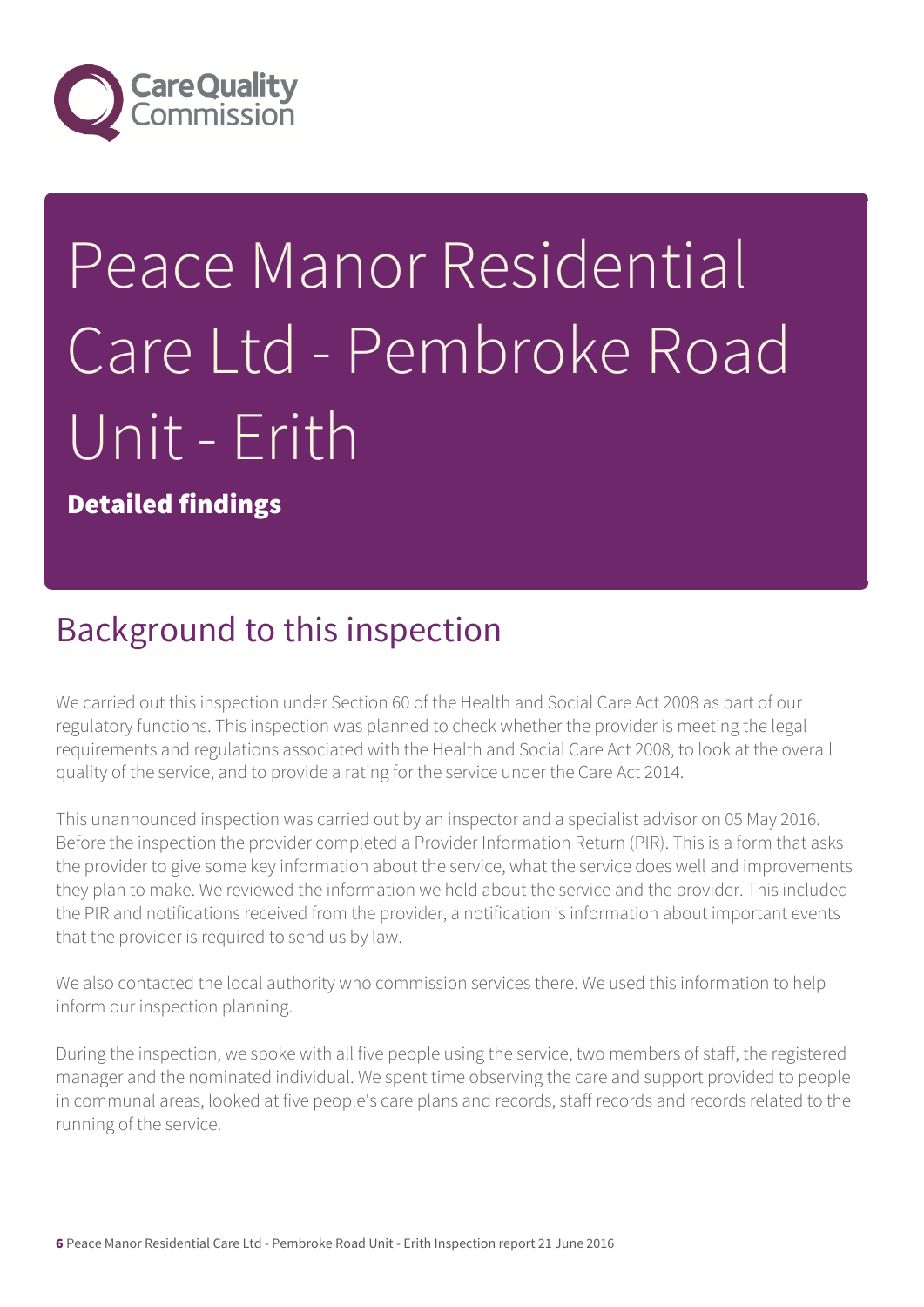#### Is the service safe?

## Our findings

People told us they received their medicines on time and they had no problems with their medicines. However, we found some areas for improvement. Medicines were not always managed in line with current guidance and the provider's policies.

There was no protocol in place for two as required medicines to help staff understand when the medicines may be administered. Although there was guidance within people's care plans it was not with the medicines administration record (MAR) to aid staff on the circumstances for administering the prescribed medicines. People's MAR were not typed and signed by the prescriber in line with the provider's policy. There were some hand written entries which had not been counter signed by a second staff member to confirm their accuracy. Risk assessments in line with the provider's policy had not been completed for two people who had previously been self-administering their medicines. This was not a current risk as neither person was currently self-administering at the time of the inspection. However, the policy and current guidance had not been followed and there were no facilities for the safe storage of medicines in line with the provider's policy in people's rooms if they were assessed as able to self administer their medicines. We discussed these issues with the provider's representative and registered manager and they took immediate action to address the issues. We were unable to check on the improvements made following the inspection and will do so at our next inspection.

We recommend that the provider considers current guidance on the management of medicines in care homes.

Medicines were safely and securely stored. Medicines had been safely administered; we found no gaps in MAR records. Records of medicines received into the home and returned to the pharmacist were kept and we saw reports from medicines audits that were conducted by staff to ensure any issues were identified. Staff received training on medicines administration and their competencies were assessed annually.

People told us there were enough staff to meet their needs. One person said "There is always a member of staff if you need one." Another person commented "There are enough staff here." The registered manager told us that there were two staff on duty to meet people's needs in the day and a waking staff member at night. There was always a member of management on call day or night to support staff in any emergency. We saw the on call rota was displayed alongside the staff rota. The registered manager told us that there were occasions when a staff member may be on their own for a limited period in the day if another staff member was supporting another person in the community. These arrangements had been risk assessed by the provider and there was a a lone workers policy and emergency guidance for staff. Staff confirmed they were only working alone for short periods.The manager told us they did not use agency staff and were able to respond flexibly across their service with staff from other locations depending on the assessed needs of people to increase staffing if needed. Staff told us they felt there were enough staff to meet people's needs and that the manager or provider's representative were always on call if needed and responded quickly.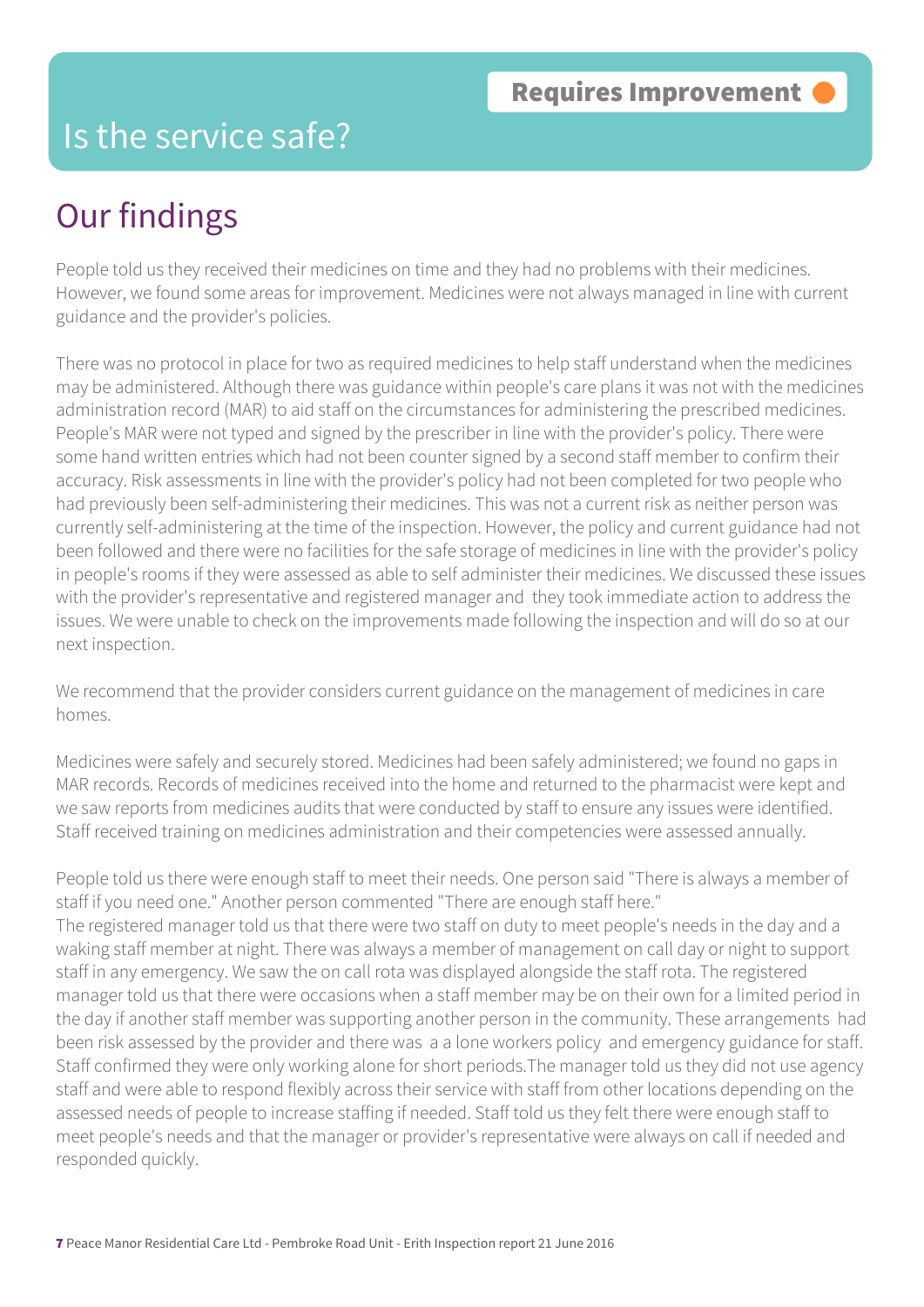However, there was room for improvement with the accuracy of the records. The staff rota for April did not always accurately show the staff on duty at the home. On the staff rota for April there were three days between 01 April and 01 May when a single staff member was on the rota for duty during the day which was not in line with the provider's assessed staffing levels. We discussed this with the registered manager and representative of the provider who assured us there were two staff on duty but were unable to identify who had been on duty on those days; although a staff member was able to confirm this later for two of those days. This meant there was not an accurate record to verify the staff on duty on those days in the event of any subsequent checks into any incident or emergency.

People told us they felt safe from harm and discrimination at the service. One person told us "It is safe here." Another person said "I am safe here, there are no problems and the staff are here to help you." Staff had received safeguarding training and knew the possible signs of abuse to look out for and what to do if they had concerns. They were aware of who they could report to under the whistleblowing procedures. The registered manager knew how to raise safeguarding alerts and had cooperated with the local authority to investigate a recent alert which had not been substantiated.

Possible risks to people were identified and assessed such as risks related to people's physical or mental health or fire risk from smoking. There were plans to minimise risks and guidance for staff within the care plan. Where people had mobility issues, the provider had taken action to reduce risk with the use of equipment and a referral had been made to the occupational health team.

There were plans to reduce risks during possible emergencies. People had individual emergency evacuation plans to guide staff, or emergency teams, on any support they would need to evacuate the building safely. Staff described what they would do in the event of a fire and told us that regular fire drills were carried out, which we confirmed from records. People had advice on what to do in the event of a fire on their bedroom doors so that it was readily available in an emergency. Staff training records confirmed that staff had completed training on fire safety and first aid. Staff told us they knew what to do in a medical emergency and that there was always a manager or senior staff member on call at all times. Contingency plans were in place to deal with possible mental health crises.

Checks were carried out on the premises and equipment to reduce possible risks and equipment was serviced routinely. Records showed that checks were carried out on fire equipment and fridge and freezer and water temperatures to reduce risks to people. Staff told us that they reported any maintenance issues to the registered manager and these were dealt with promptly.

People were protected from the employment of unsuitable staff through the provider's recruitment process. Staff records showed staff members had been appropriately vetted through the use of a range of checks and references before starting work.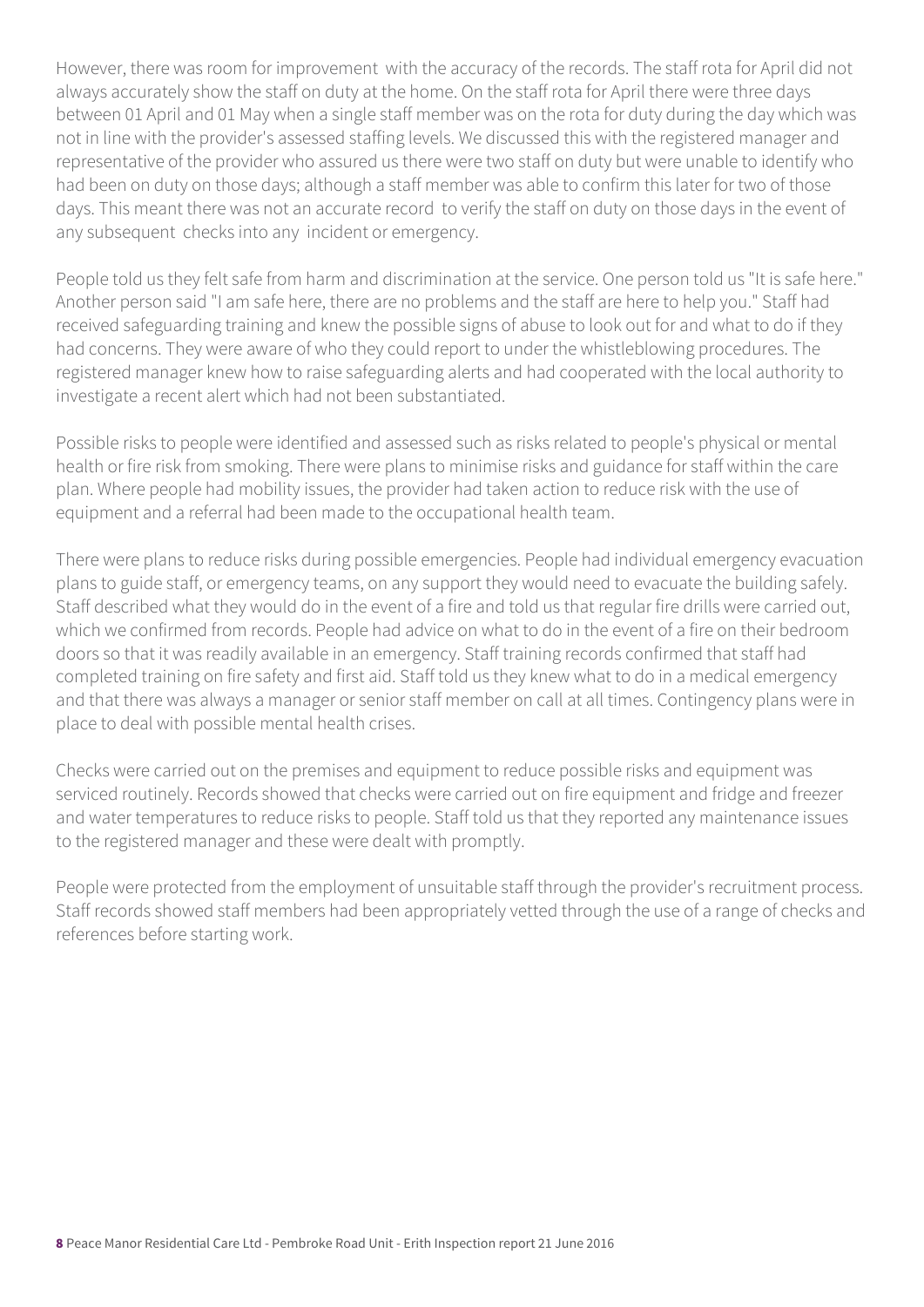## Is the service effective?

# Our findings

People told us they were supported by staff that had the skills and knowledge to meet their needs. One person said "The staff know what to do to support me."

Staff received sufficient training so they could carry out their roles effectively. Staff told us they had received induction training when they first started at the service and this included a programme of online learning and shadowing experienced staff. The registered manager told us that they had very low staff turnover and had not employed new staff for some time. They had updated their induction programme so that it was in line with the new Care Certificate, the recognised qualification for health and social care workers. Training records showed that staff received training appropriate to the needs of the people using the service. One staff member said "We get a fair bit of training and it helped me understand how to do my job." Training provided included safeguarding adults, management and administration of medicines, infection control, the Mental Capacity Act 2005 and Deprivation of Liberty Safeguards. There was also training specific to the needs of people at the service for example mental health legislation and awareness, and behaviour that requires a response. Training was refreshed annually and we saw this evidenced in staff records. The manager told us practical manual handling training was currently being sourced. Staff were not currently supporting anyone who required manual handling but it ensured staff were trained to be able to cope with people's changing needs.

Staff told us they felt they were well supported in their roles by the manager and through regular supervision and an appraisal of their performance. We confirmed this from staff records.

Staff understood people's rights to make choices and their own decisions independently but were aware of circumstances when it may be necessary for staff to act in someone's best interest. The Mental Capacity Act 2005 (MCA) provides a legal framework for making particular decisions on behalf of people who may lack the mental capacity to do so for themselves. The Act requires that as far as possible people make their own decisions and are helped to do so when needed. When they lack mental capacity to take particular decisions, any made on their behalf must be in their best interests and as least restrictive as possible. People can only be deprived of their liberty to receive care and treatment when this is in their best interests and legally authorised under the MCA. The application procedures for this in care homes and hospitals are called the Deprivation of Liberty Safeguards. We checked whether the service was working within the principles of the MCA, and whether any conditions on authorisations to deprive a person of their liberty were being met.

Staff understood the importance of seeking consent from people before they supported them. We observed that staff asked people if they would like support with tasks such as meal preparation or support to cut down on smoking levels. They had received training on the Mental Capacity Act 2005 and the Deprivation of Liberty Safeguards and they were aware of their responsibilities under the act. There had been no applications for authorisations under the Deprivation of Liberty Safeguards.

People were supported to eat and drink enough to meet their needs and encouraged to maintain a balanced diet. Most people at the service were encouraged to be independent with their shopping, meal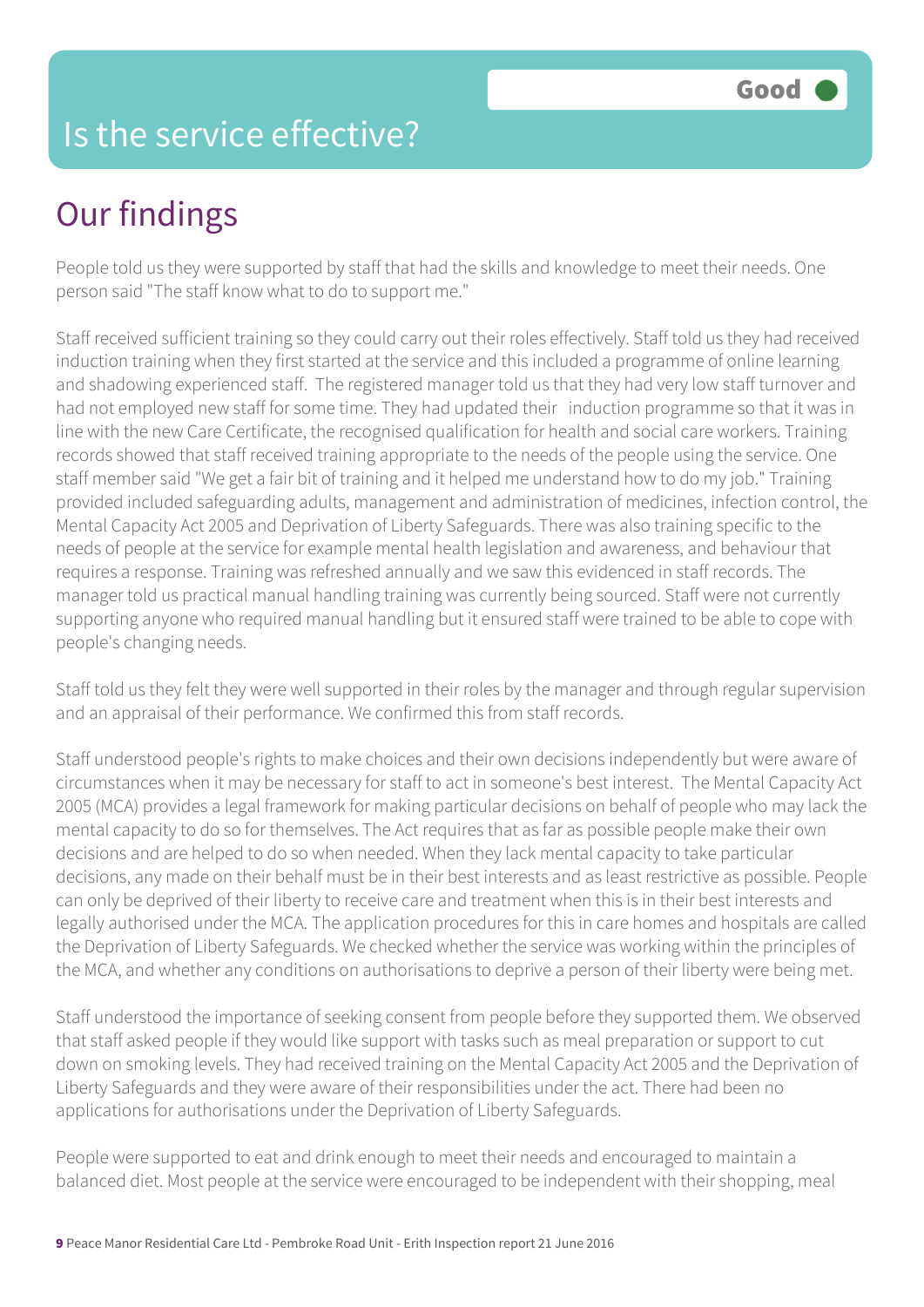planning and preparation but people were provided with support when it was needed. One person said "I like to do my own food and the staff are good at helping you if you need it." Two people told us they had been supported through staff advice on healthy menus. One person told us, "The staff do suggest healthy things you can eat. I am trying to eat more healthily." We saw a notice board advertised healthy eating sessions that were being run in the community. Where people were provided with meals we observed they were provided with choice and they told us there was always enough to eat and drink and plenty of choice. One person told us, "The food is great there are no problems there." Staff told us if they were concerned about anybody's eating or drinking they would discuss this with them and help them monitor their intake over a period.

People had access to health and social care professionals when they needed to. People told us they could see the GP and dentist or other health professionals and staff would support them to book the appointments. They told us they were supported to choose their own GP. One person told us "Staff remind me about my appointments so that I don't forget to go." Care plans and records showed that where appropriate staff worked effectively with health and social care professionals, including mental health professionals to ensure people were supported and encouraged to maintain their physical and mental health. Care plans included records of people's appointments with health and social care professionals and outcomes of meetings were documented to ensure staff were aware of people's on going needs. Staff were able to explain people's physical and mental health care needs and attended meetings with service users where this was appropriate to ensure any changes in needs were identified and planned for.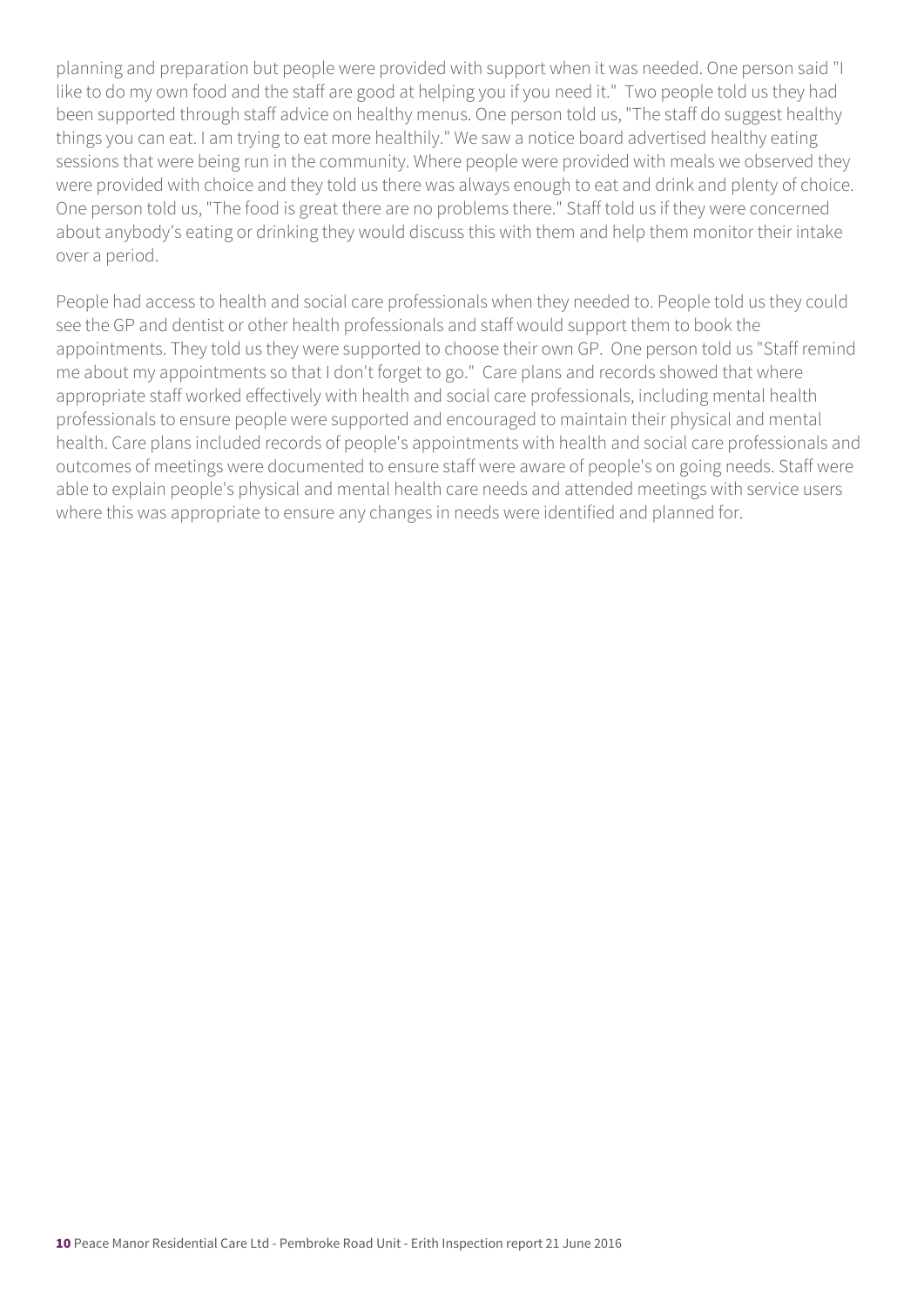### Is the service caring?

## Our findings

People told us that they felt well cared for and that staff were attentive and available. One person told us, "Its ok, I am pretty happy here and looked after well." Another person said "I love to live here and I'm happy with it."

We observed that staff were calm and confident in carrying out their roles. They interacted positively with people during the day and all the staff including the registered manager knew people well. People came to the office to request staff support and appeared relaxed in their company. Staff were knowledgeable about the people they supported. They were aware of their preferences and interests, as well as their health and support needs, which enabled them to provide the right level of support to people. One person said "The staff know me well and they are good to chat with and helpful when you want that." One staff member said "You get to know people quickly here, their moods and what they like and don't like."

People told us they were involved in decision making and planning about their care and spoke with their key workers and attended regular review meetings of their care and support. Prior to coming to live at the home people were given the opportunity to visit with their advocates, where relevant and ask questions about the services provided. They had the chance to speak to other users of the services to help with their decision making process and were given the opportunity for overnight stays as part of a trial period.

People told us they were encouraged to be as independent as possible for example, with their personal care, washing, cooking and cleaning. One person told us how staff had supported them with learning skills so that they could move to more independent accommodation. Staff told us it was part of their role to support people to do as much as they could independently. They said people did not need help with personal care and most people were independent with their washing and cooking but may need some encouragement in some areas. We saw there was information in people's care plans to guide staff with what people could do independently and those areas where they required assistance. People had access to an advocate if they wished to and were given information about how this could be arranged in their information packs.

People told us that staff treated them respectfully and were mindful of their dignity and we observed throughout the day staff always knocked on people's doors and waited for a response before entering; they were aware of the need for confidentiality and spoke discreetly to people about their needs. One member of staff told us, "We treat people as we would hope to be treated."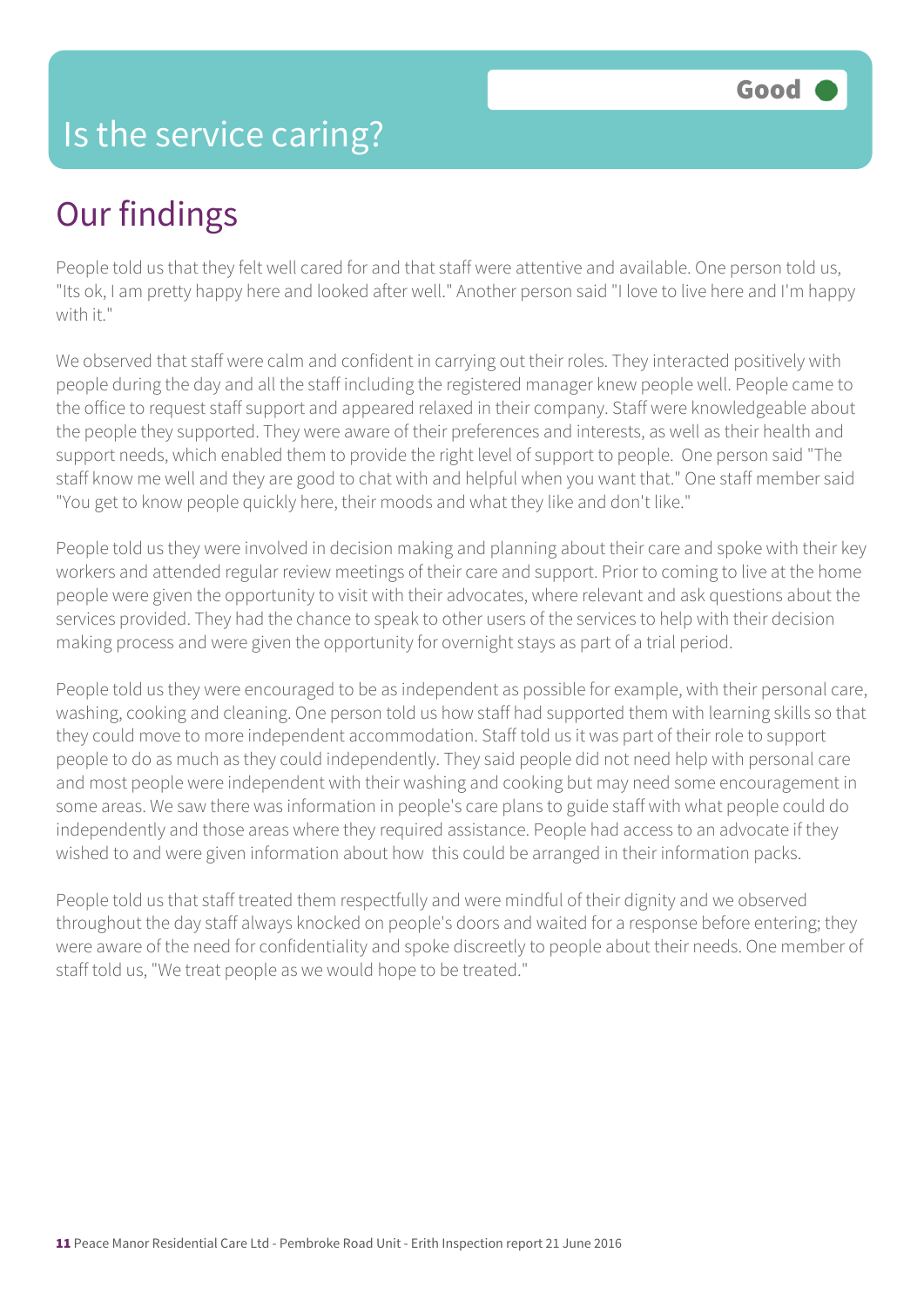### Is the service responsive?

# Our findings

People told us they received care that met their needs. We saw that a detailed pre admission assessment was carried out before they started at the service to ensure that their needs could be safely met. People were involved in drawing up a plan of care and support based on their needs and we saw a recovery pathway to guide staff about how they could meet their needs effectively. The manager told us the care plans would be reviewed whenever there was a change in people's care and support needs. We saw that recent changes in someone's physical health were being included in a revised care plan. Staff members told us that care plans were regularly reviewed and updated and this was confirmed from records.

Care plans were personalised and addressed people's needs. They included guidance on nutrition, physical and mental health and details of health care professionals to contact in the event of a crisis. There was guidance for staff on how to meet people's needs for example, whether a person needed support with their shopping or could manage independently. Consideration was given to people's disability, gender, race, religion and beliefs. People's care records provided information about people's individualised needs such as mobility, religion and cultural background to guide staff to support them where needed to meet these needs. The locations of centres of spiritual worship were displayed for people if needed. Staff told us they made a record in the daily notes of the care and support they provided to ensure there was an up to date record of the care provided.

People's needs for stimulation and social interaction were recognised. There were a range of board games and books, a fitness area and pool table available for people's use. Most people at the service smoked and told us they appreciated the outside smoking area they used together in the garden. People were encouraged to pursue hobbies and make links with the local community. One person enjoyed gardening and had planted flowers in containers in the garden. One person said "Staff encourage me to go out." Another person told us they were going to friends for a meal in the evening. One person attended a local education centre and another person was completing some work experience.

People told us their views were regularly listened to. They said there were regular residents meetings where they could discuss any issues about the home and about what they wanted to do. One person told us "We discuss cooking and if anything needs fixing." We saw from minutes the meetings were held monthly and were usually well attended by people. Agenda items included smoking, activities, cleaning, meal planning and fire. We saw the complaints policy was available in the handbook people received when they started to use the service. It explained the process and timescales for response as well as what to do if you were unhappy with the response from the service. The manager told us there had been no complaints in the last year and we confirmed this from records.